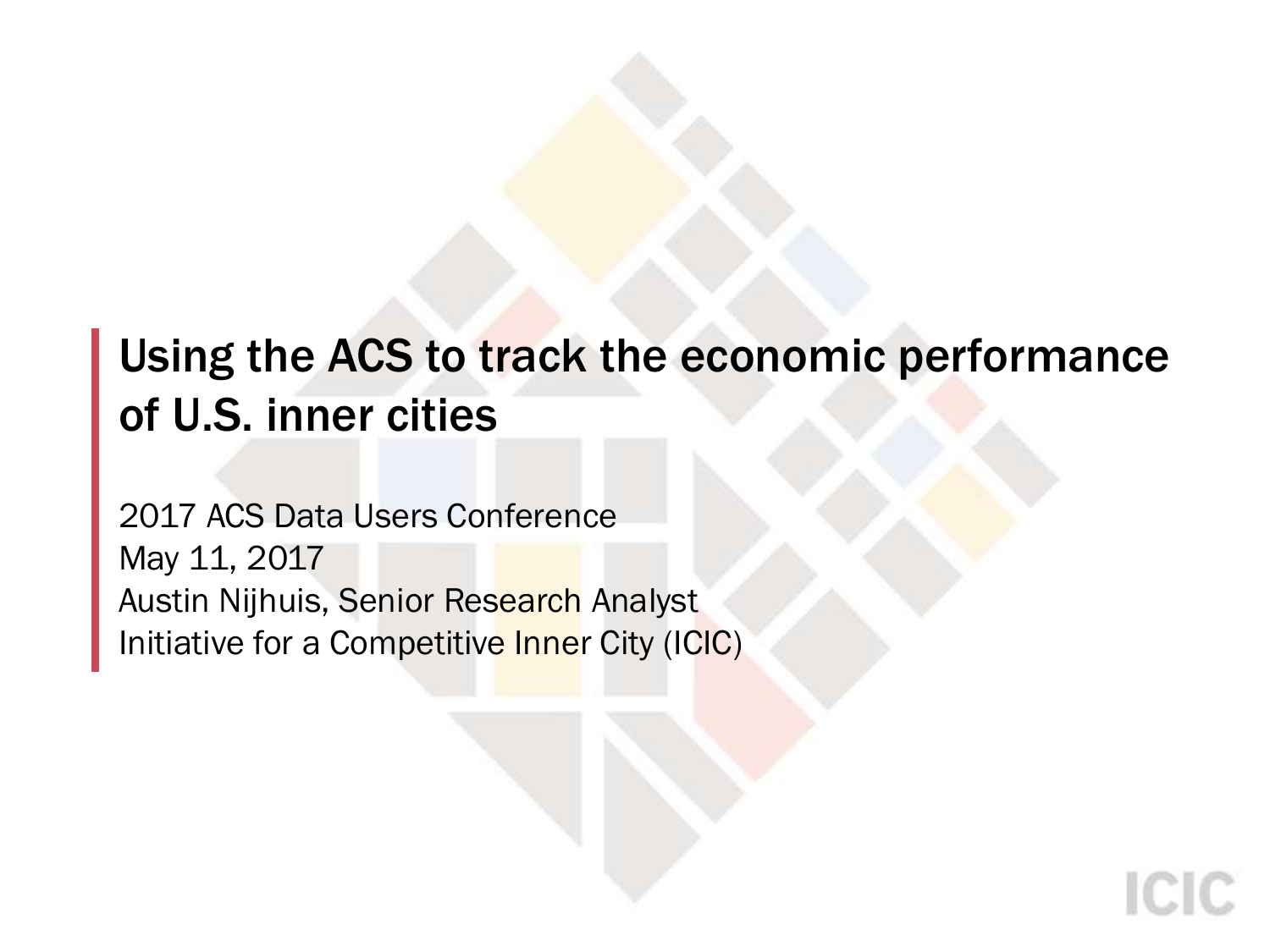# ICIC

ICIC is a non-profit research and strategy organization and the leading authority on U.S. inner city economies and the businesses that thrive there.

• Founded in 1994 by Harvard Business School Professor Michael Porter, ICIC offers a market-based approach to inner city revitalization.



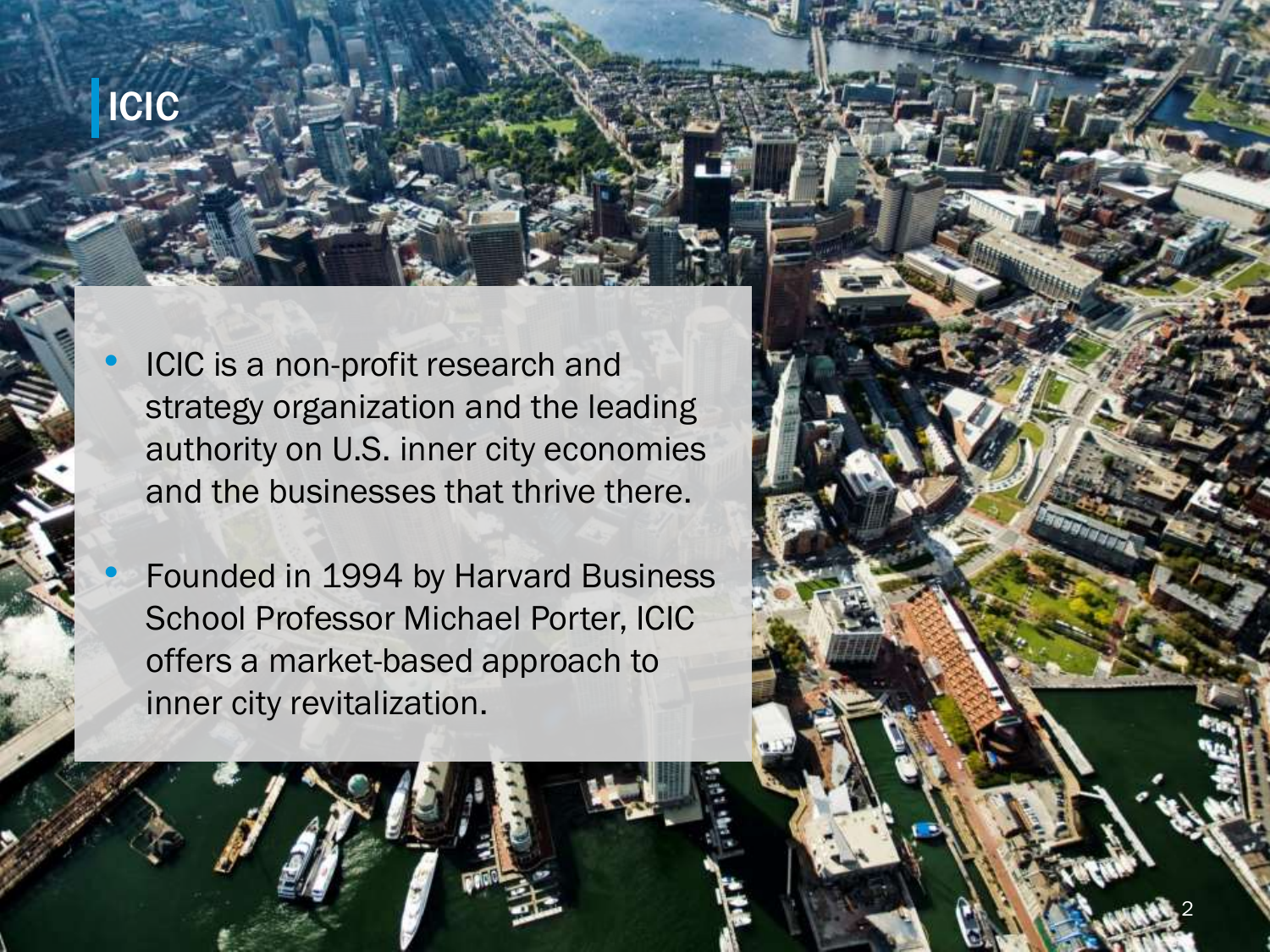### What is an inner city?

ICIC defines an inner city as contiguous census tracts within cities that are economically distressed, based on the following criteria:



\* Excludes currently-enrolled undergraduate and graduate students<br>\*\* MSA = metropolitan statistical area





Source: State of the Inner City Economies (SICE) Database; U.S. Census Bureau 2011 American Community Survey 5-Year Estimates; ICIC analysis Copyright Copyright © 2017 ICIC 3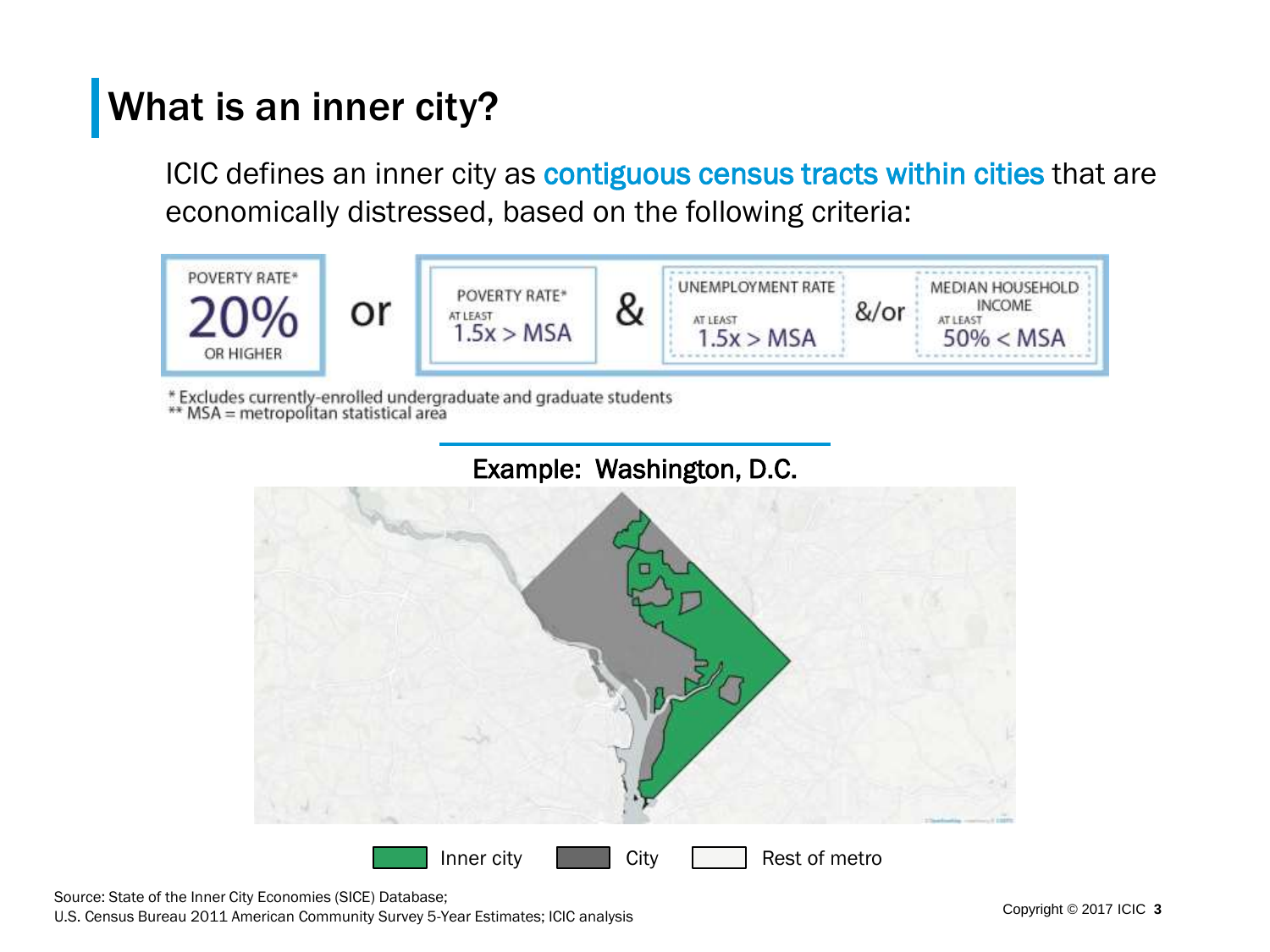### Role of inner cities on U.S. prosperity

The 328 inner cities in the U.S. represent only 9% of the U.S. labor force, but have a much larger impact on the average prosperity of Americans



• The poverty rate in inner cities is *twice* the national average:

- Average poverty rate in inner cities is  $30\%$  vs. 15% in the U.S. overall
- The unemployment rates is 1.5x the national average:
	- The average unemployment rate is  $13\%$  vs. 8% in the U.S. overall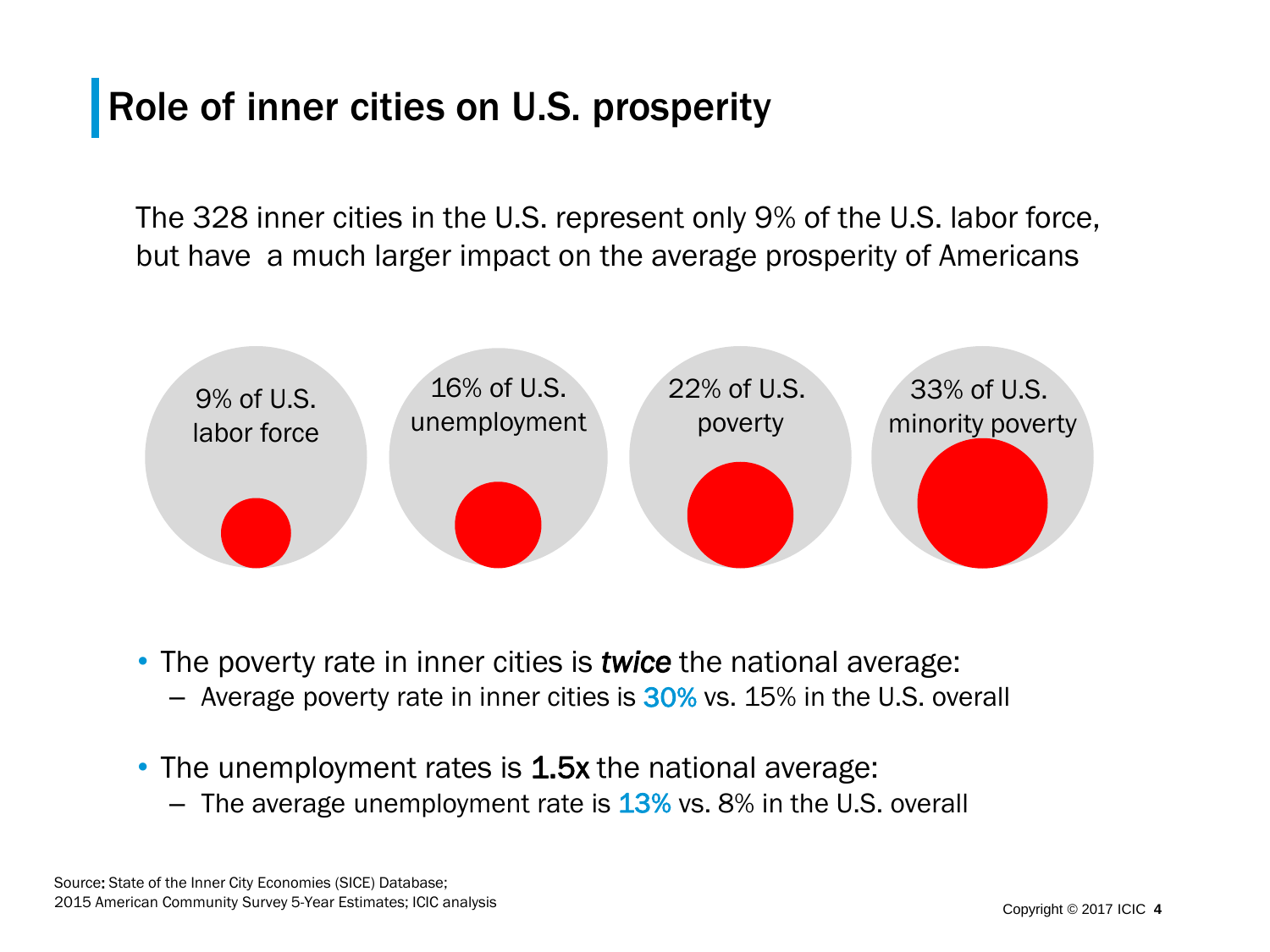### Economic performance of inner city residents: Poverty and unemployment for the 100 largest cities (2000-2015)



Note: In some inner cities, changes in poverty levels may be largely attributed to population migrations Source: State of the Inner City Economies (SICE) Database; 2000 Decennial Census;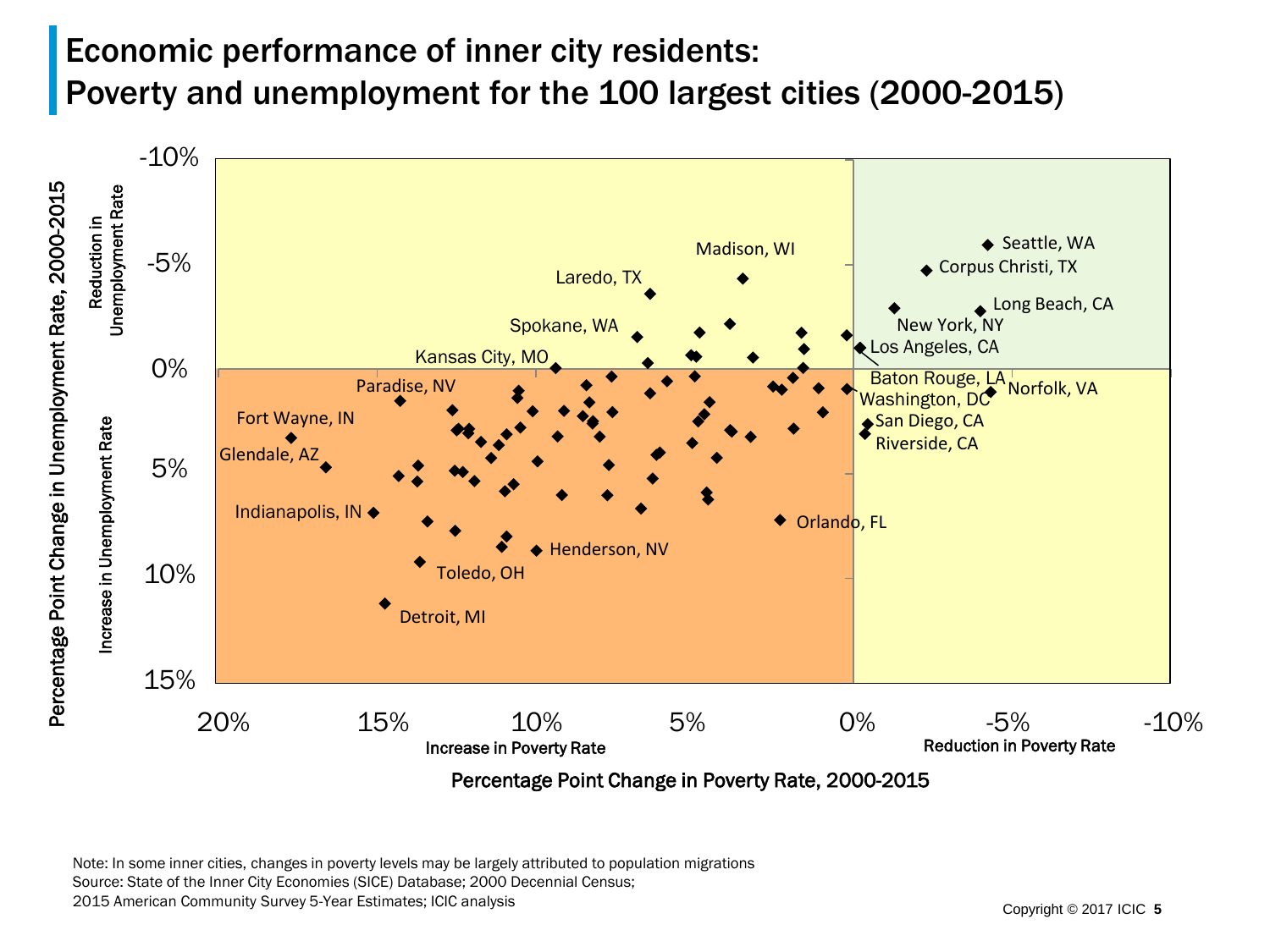### Economic performance of inner cities: employment (2003-2014)

• During 2003-2014, inner cities lost significant jobs while the rest of the central city, MSA and USA gained jobs



Source: State of the Inner City Economies (SICE) Database;

U.S. Census Bureau County and ZIP Business Patterns 2003-2014; ICIC analysis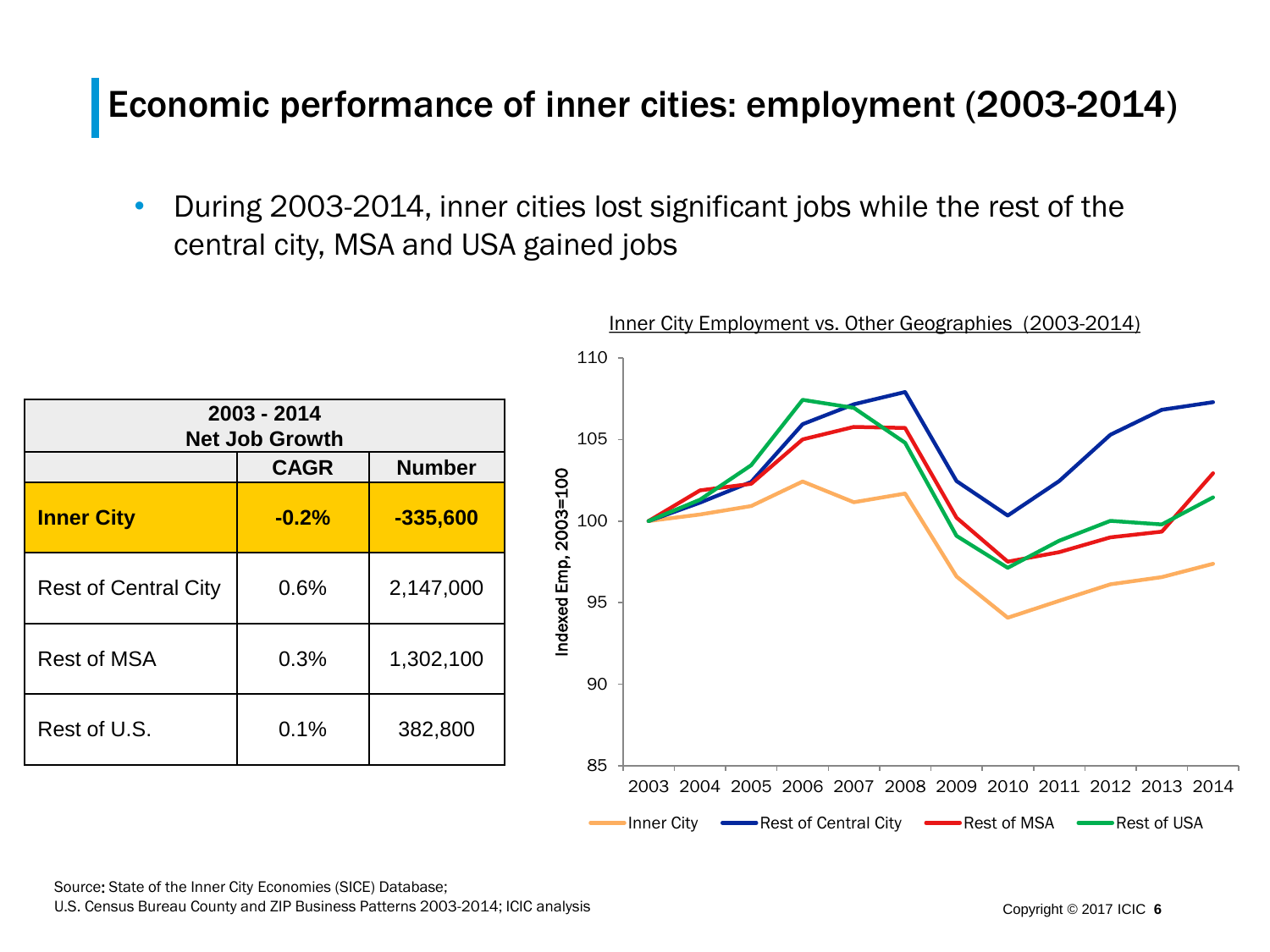### Understanding the big impact of small businesses on urban job creation: Evidence from five cities

#### Key Research Questions:

- 1. How many jobs are associated with small businesses located in inner cities?
- 2. What impact would growing urban small businesses have on inner city unemployment?
- Washington, D.C. Los Angeles, CA

Dallas, TX

Inner city **Late Acity** 

Chicago, IL

3. What strategies can support the growth of urban small businesses?

Copyright © 2017 ICIC **7**

Detroit, MI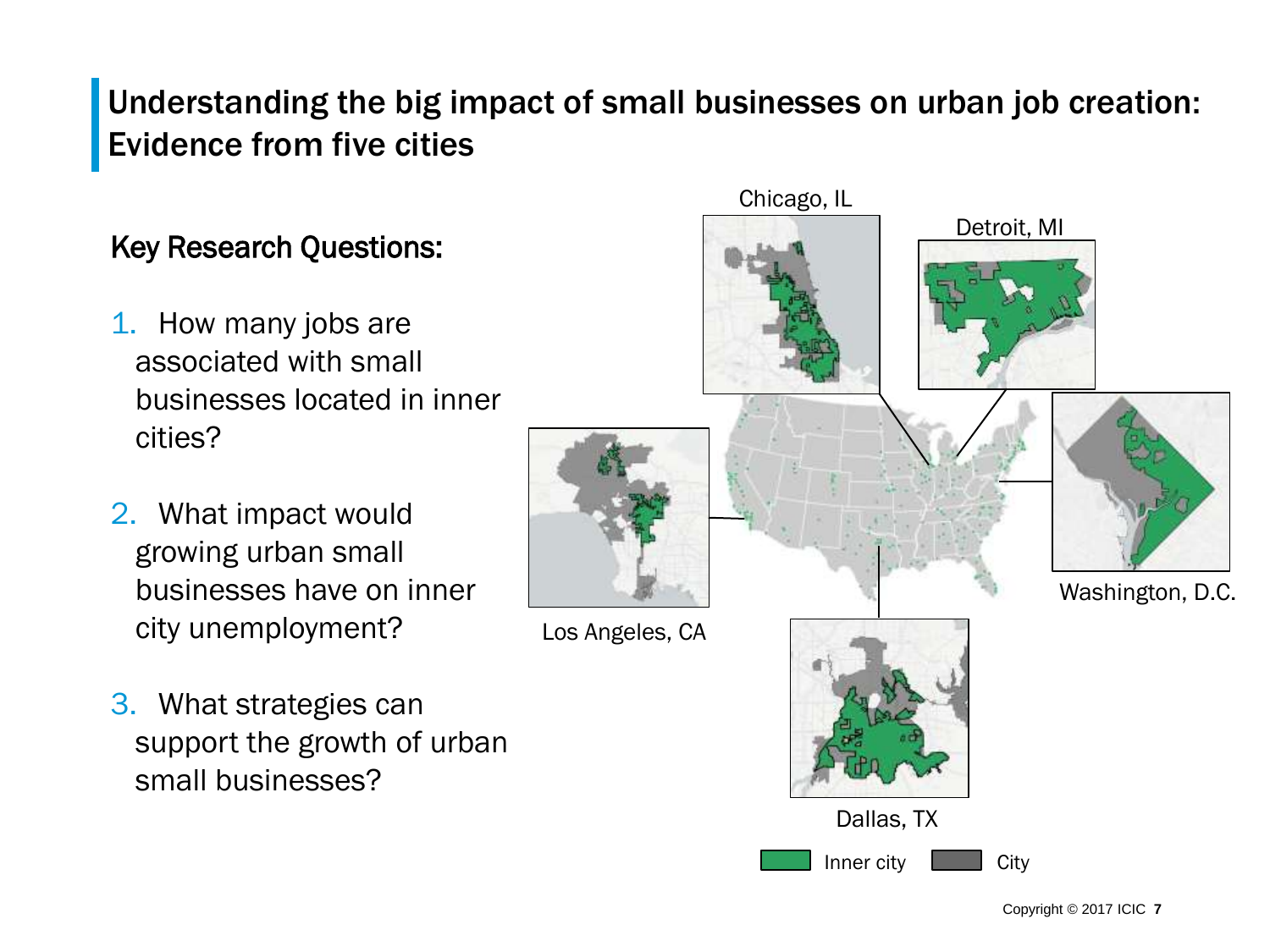### Impact of small businesses in inner cities

- Urban small businesses (1 to 249 employees) rival the impact of large businesses in terms of creating employment opportunities:
	- In 4 of 5 cities, small businesses create most of the jobs in the city and inner city



#### Share of jobs created by small businesses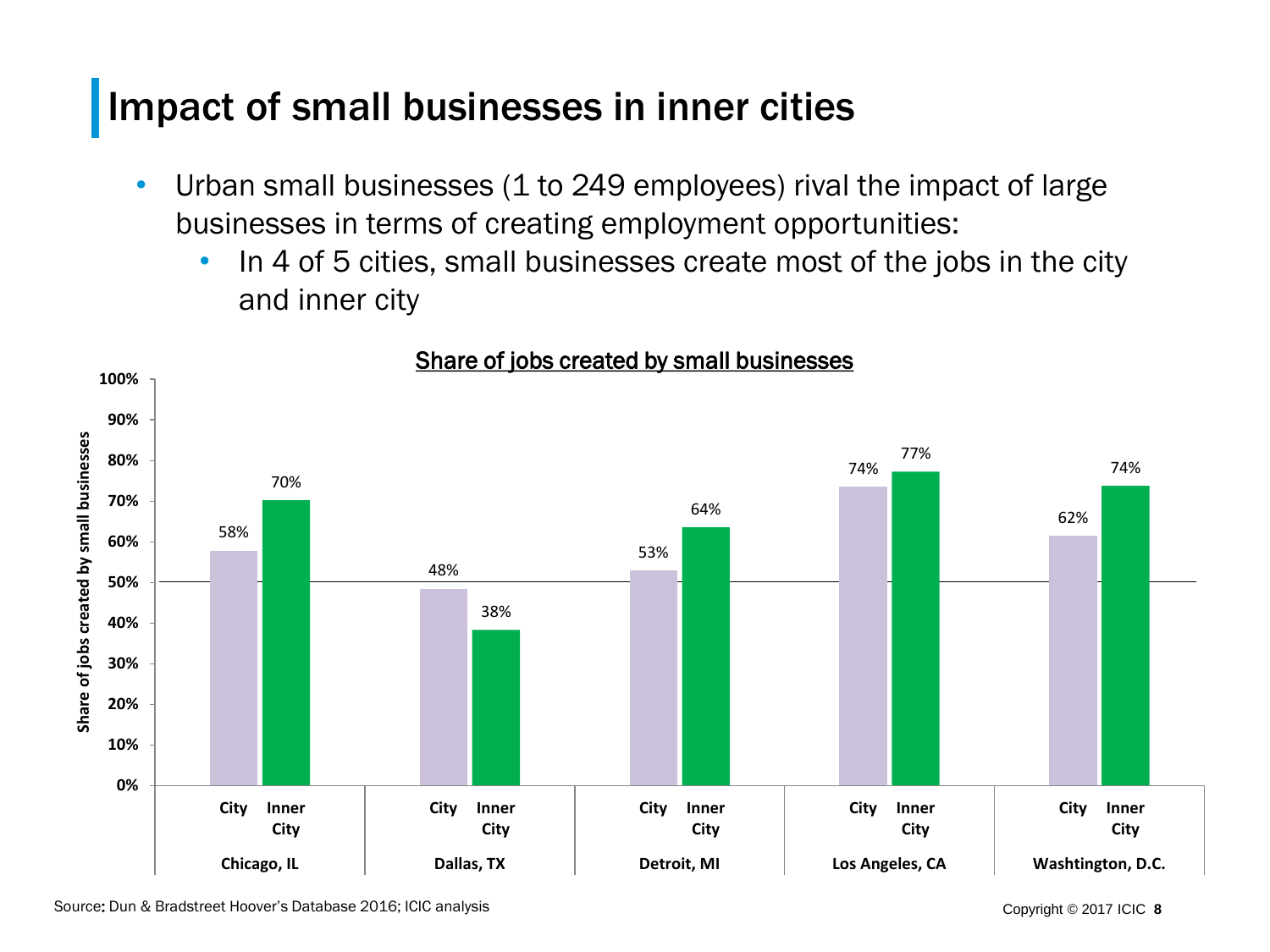### Employment gap in inner cities

• Despite the impact of small businesses, an "employment gap" remains in inner cities



Source: Dun & Bradstreet Hoover's Database 2016; U.S. Census Bureau 2015 ACS 5-Year Estimates; U.S. Census Bureau OnTheMap 2014; ICIC analysis

Copyright © 2017 ICIC **9**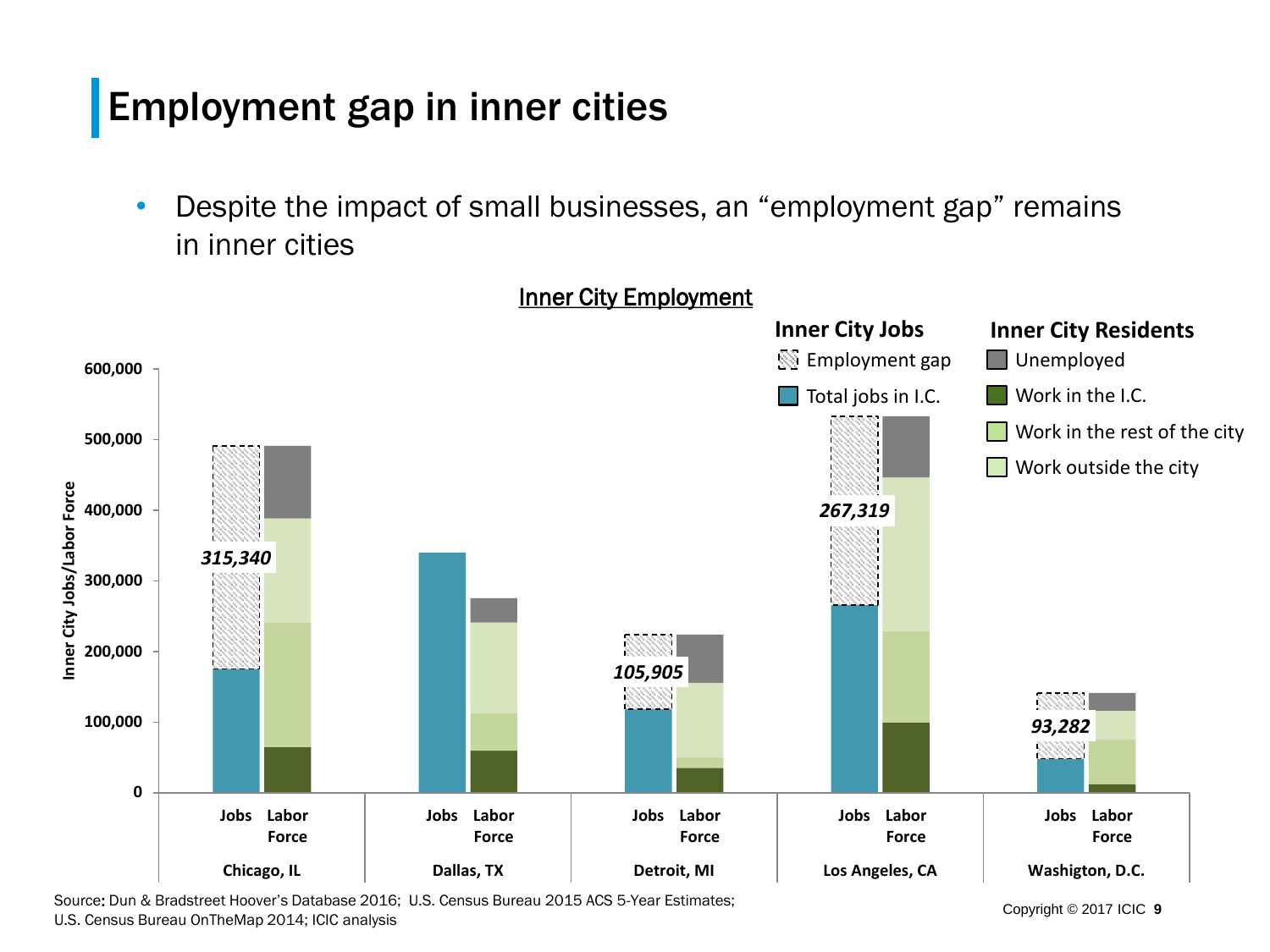### Strategies for supporting urban small businesses growth

ICIC's Playbook for Supporting Inner City Small Business Growth

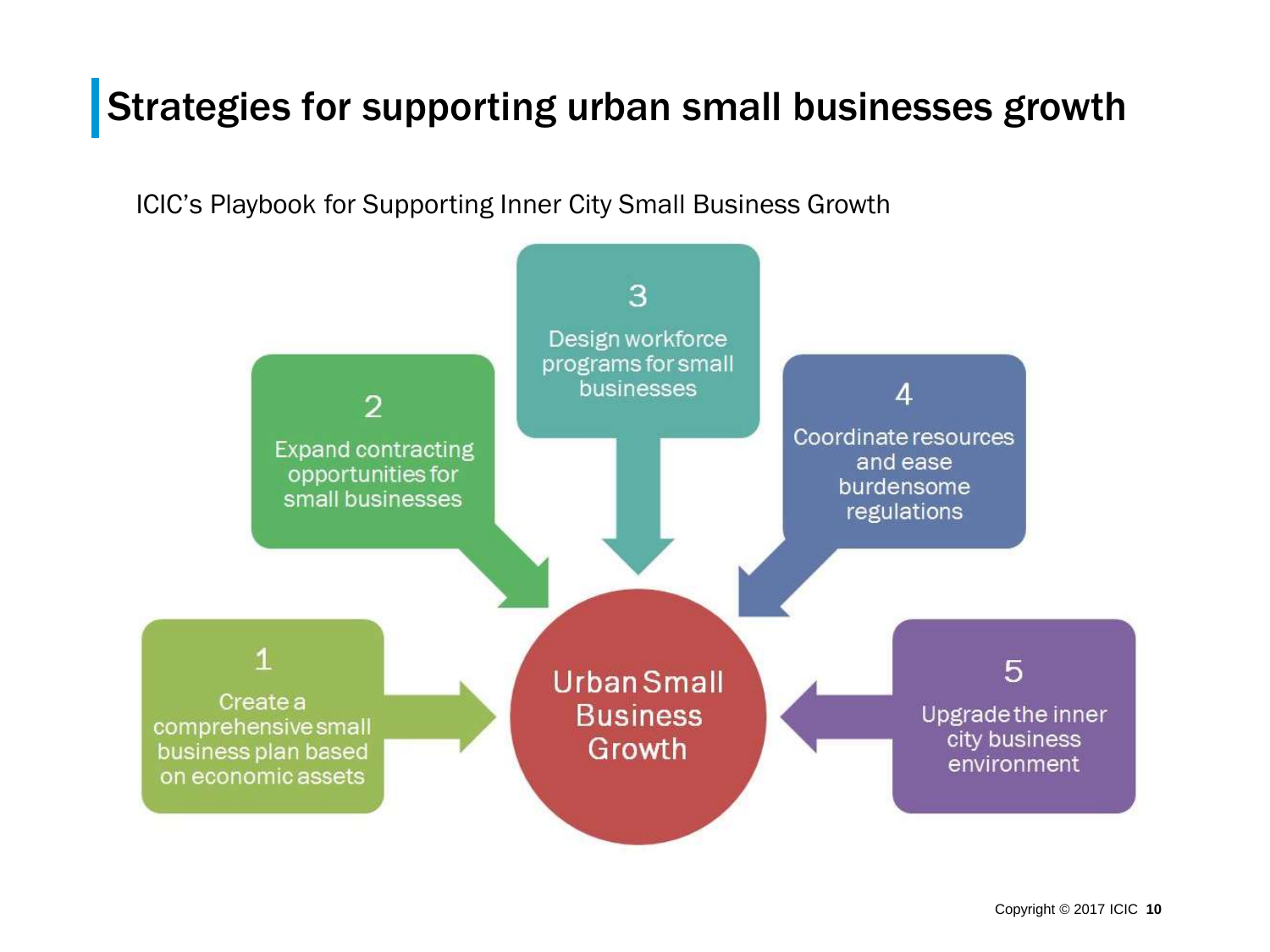### Using the ACS to track inner city economic performance

• The American Community Survey drives our understanding of the economic performance, business vitality and resident prosperity of inner cities:

| <b>Identify</b><br>inner cities                      | • Identify economically distressed urban<br>neighborhoods in 328 U.S. cities                                                                           |
|------------------------------------------------------|--------------------------------------------------------------------------------------------------------------------------------------------------------|
| $\overline{2}$<br><b>Inner city</b><br>analysis      | • Analyze and benchmark inner city economic<br>performance using a variety of data sources<br>• Track resident demographics, employment,<br>businesses |
| 3<br><b>Research-</b><br>driven<br><b>strategies</b> | • Develop strategies to support the economic<br>development and revitalization of U.S. inner<br>cities                                                 |